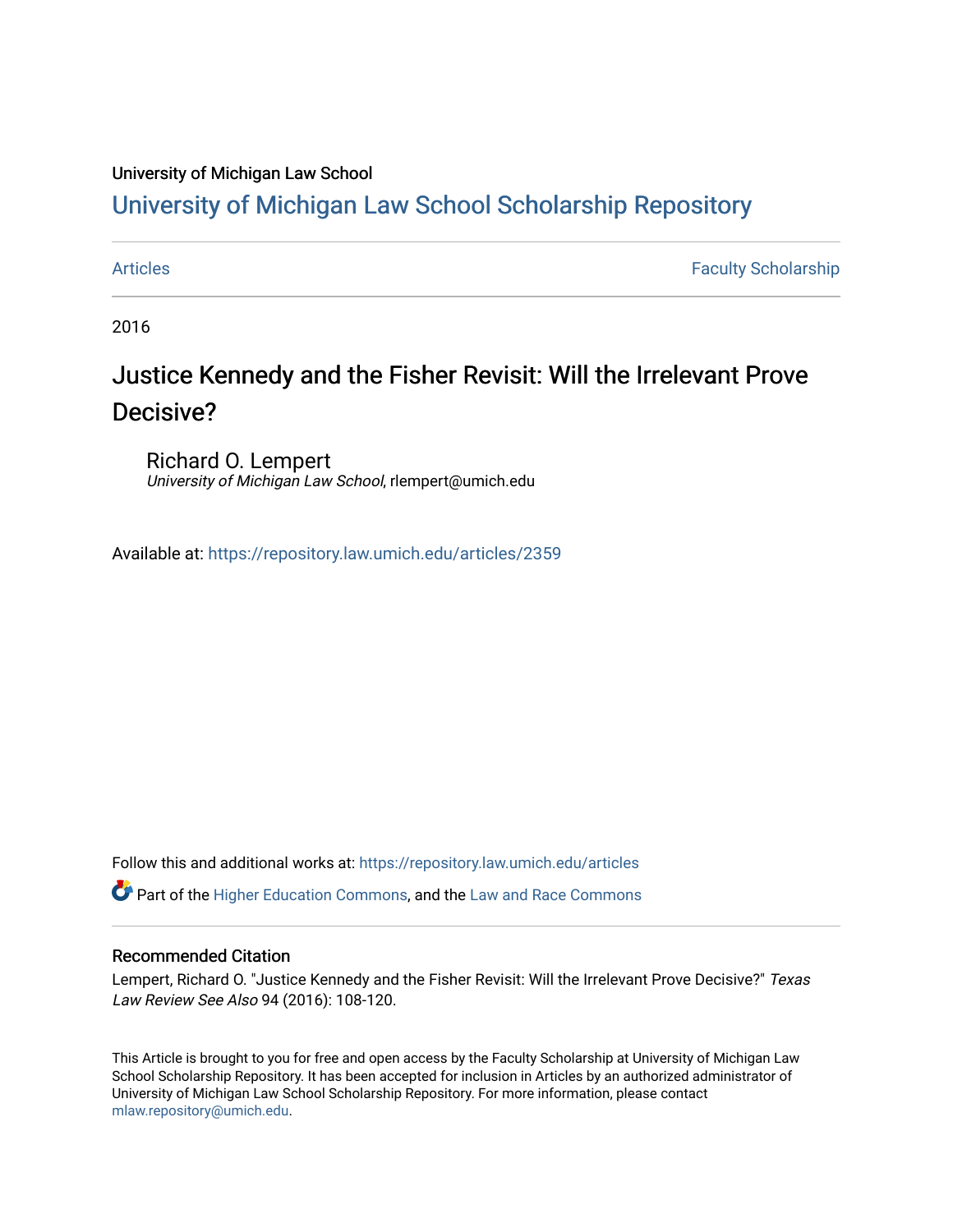# **Texas Law Review** *See Also*

Volume 94

Essay

Justice Kennedy and the *Fisher* Revisit: Will the Irrelevant Prove Decisive?

## Richard Lempert<sup>\*</sup>

#### I. Justice Kennedy's Options

Most Court watchers expect Justice Kennedy to cast the deciding vote when the Supreme Court hands down its decision in this term's installment of *Fisher v. University of Texas at Austin'* or, as it is colloquially titled, *Fisher II.* What divides observers is not whose vote will be crucial, but the law that vote will make. At one extreme, Justice Kennedy could vote to uphold the Fifth Circuit's reaffirmation of its earlier decision. When the case was heard, this would almost certainly have meant affirming the circuit court's decision by an equally divided Court. (Justice Kagan, an almost certain supporter of the Texas holistic admissions plan, has recused herself because when the Fifth Circuit heard the appeal in *Fisher*  $I^2$ , she was Solicitor General and her office, representing the United States, sided with the University.) With Justice Scalia's death, if Kennedy voted to uphold the Fifth Circuit's decision there would be an opinion. At the other extreme, Justice Kennedy could vote to find race-conscious admissions plans unconstitutional, either retreating from his view that the Fourteenth Amendment did not necessarily prohibit all race-conscious governmental

<sup>\*</sup> Eric Stein Distinguished University Professor of Law & Sociology, *Emeritus,* University of Michigan, Direct Correspondence to rlempert@umich.edu.

<sup>1.</sup> Fisher v. University of Texas at Austin *(Fisher 1),* No. 14-981 (argued Dec. **9,** 2015).

<sup>2.</sup> Fishery. University of Texas at Austin *(Fisher 1),* 133 **S.** Ct. 2411 (2013).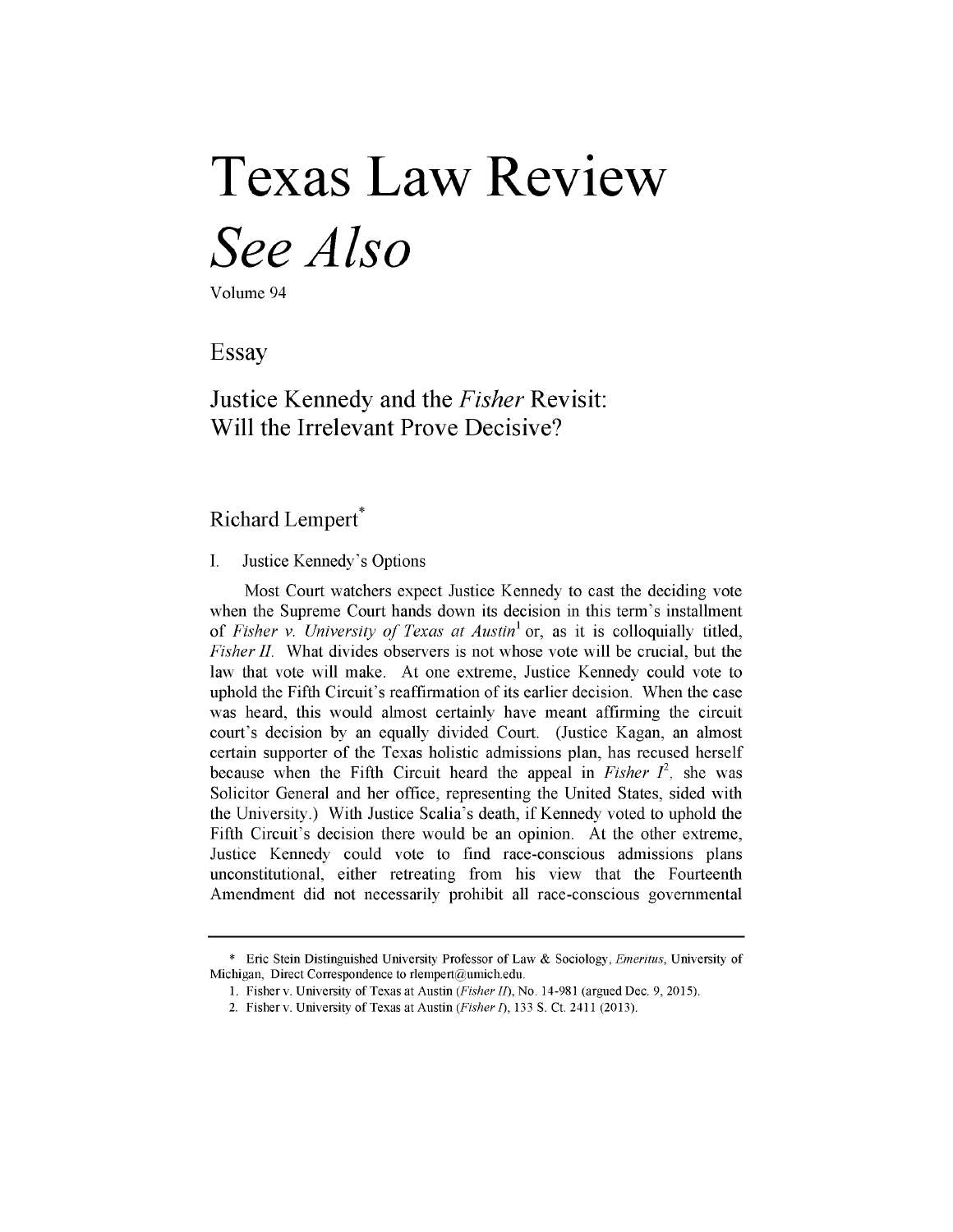decisions or taking an approach like the Court's in *Furman v. Georgia.<sup>3</sup> Furman* appeared to have outlawed capital punishment, but not all the Justices who voted with the majority regarded the death penalty as necessarily unconstitutional.<sup>4</sup> What the majority seemed to agree on was that no state had found a constitutionally acceptable way to administer the death penalty.5 Justice Kennedy could decide that even though attending to race did not necessarily offend the Fourteenth Amendment, it was nonetheless time to end affirmative action because no school had been able to design a constitutionally compliant affirmative action plan. Such an opinion might, however, leave open the door for a differently designed race-conscious approach.

Neither of these extreme outcomes appear likely. The first, which never seemed plausible, had one thing going for it. Justice Kennedy's ambivalence might have led him to welcome a decision that, unaccompanied by an opinion, would create no precedent. This was possible when the Court might have divided equally, but it no longer is. The second remains a possibility since Justice Kennedy has an almost-perfect record of finding unconstitutional any race-conscious program that the Court has agreed to hear, including *Grutter v. Bollinger,6* which the University of Texas at Austin (UT Austin) took as permission to supplement the Texas "Top Ten Percent Plan" with race-conscious holistic admissions.<sup>7</sup> Yet even while disapproving of race-conscious program after race-conscious program, Justice Kennedy has consistently said that that the Fourteenth Amendment leaves room for the right kind of attention to race, although only recently has he suggested what the right kind of attention might be. $8<sup>8</sup>$ 

Still, it would be a surprise if Kennedy joined the Court's three consistent opponents of affirmative action and held that racial preferences were in no circumstances constitutional. *Fisher II* is the wrong vehicle for such a judgment. Neither the plaintiff's brief nor her counsel's arguments to the Court challenged the constitutionality of affirmative action regardless of circumstances. Rather the plaintiffs case focuses on whether the degree of integration achieved by the Texas Ten Percent Plan and the possibility of tweaks to that plan means that race-conscious supplementation is not sufficiently narrowly tailored to pass constitutional muster. Although the

<sup>3. 408</sup> U.S. 238 (1972).

*<sup>4.</sup> Id.* at 323.

<sup>5.</sup> *See id.* at 304-05 (noting an inconsistency between the public belief that murderers should die and the random few who are actually executed).

**<sup>6.</sup>** 539 U.S. **306 (2003).**

<sup>7.</sup> *Fisher 1,* 133 S. Ct. at 2413.

<sup>8.</sup> Tex. Dep't of Hous. & Cmty. Affairs v. Inclusive Cmtys. Project, Inc., 135 S. Ct. 2507, 2525 (2015). I discuss the implications of this case below.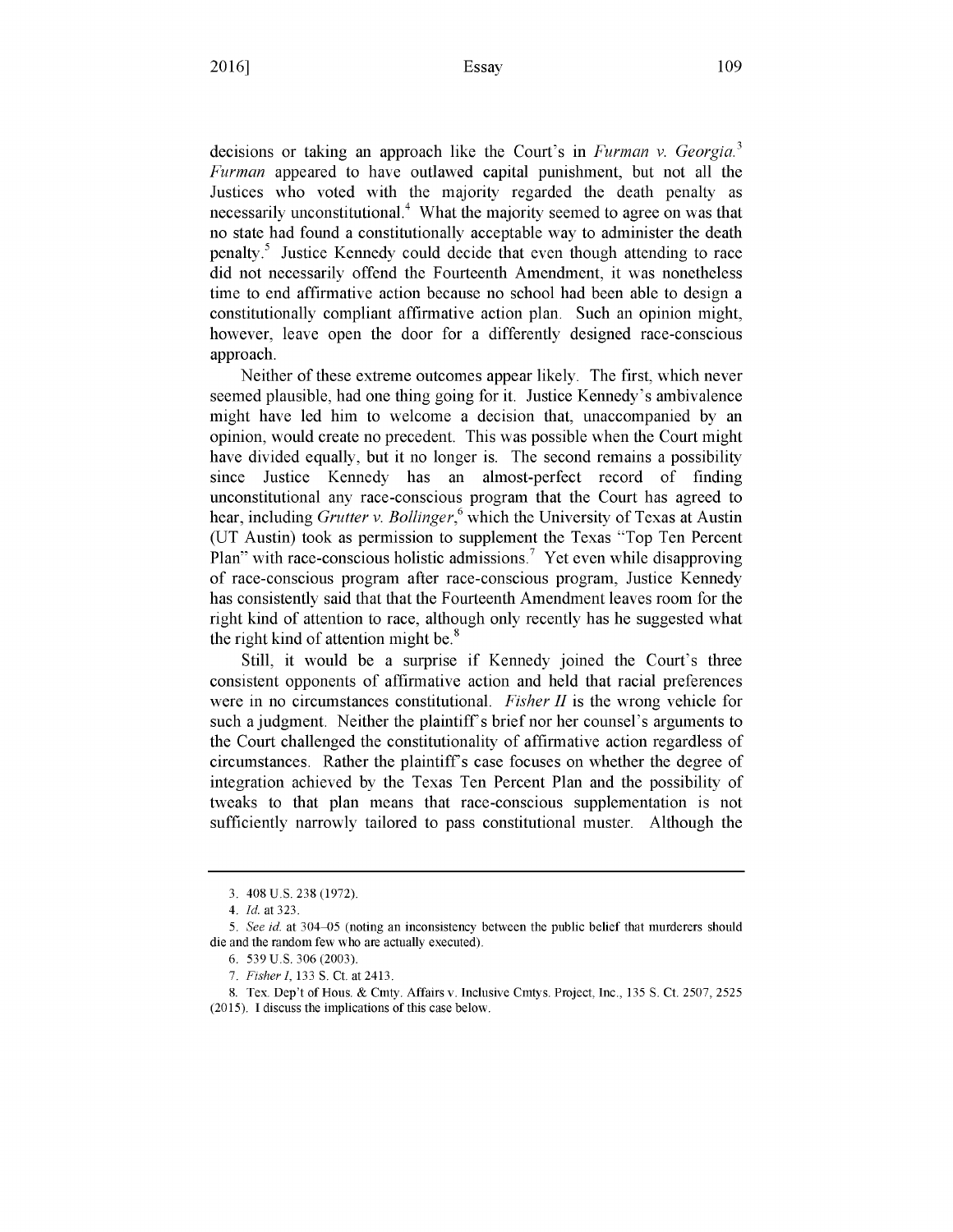Texas Ten Percent Plan was a race-conscious legislative response to the Fifth Circuit's decision in *Hopwood* **9** and works to increase minority representation only because many Texas secondary schools are de facto racially segregated, the fact that it does not mention race and applies equally to students of all races is sure to appeal to Kennedy. UT Austin will have a hard time convincing him not only that more needs to be done, but also that the only way to do more is to attend specifically to race.

The most likely outcome in *Fisher II* is that Justices Thomas, Alito and Roberts will find that including race as an element in holistic admissions is unconstitutional since these Justices seem ready to hold that all raceconscious affirmative action programs are unconstitutional. Justice Kennedy is likely to be torn between two outcomes. One is to find for Abigail Fisher, while holding that there is no need to address the constitutionality of raceconscious admissions in general because the racial diversity achieved through the Ten Percent Plan means that explicit attention to race in holistic admissions is not the most narrowly tailored way to address the University's legitimate diversity interests. His other most plausible option is to reiterate the conclusion that, to the surprise of many Court watchers, seven Justices agreed upon in *Fisher I*<sup>10</sup> namely, to remand the case to the Fifth Circuit with the possibility of developing a more substantial evidentiary base. This time, however, Kennedy would almost certainly write so as to mandate a full district court hearing rather than again leaving the matter to the Fifth Circuit's discretion. Foes of affirmative action would surely prefer the first of these outcomes, while those who would like to see the UT Austin's holistic admissions system upheld would consider a remand for a full hearing as a victory.

Justice Kennedy's judicial philosophy and past pronouncements tell us little about the outcome he would prefer. Moreover, it is possible that legal precedent will have less influence on Justice Kennedy's decision than attitudes and considerations that have little formal legal relevance. Thus, in the series of gay rights that concluded with the extension of the Fourteenth Amendment's protections against discrimination to same sex couples seeking to marry, Justice Kennedy, always the swing vote, seemed moved not so much by legal logic as by an abiding conviction that to deny gay couples the right to marry was an affront to human dignity.<sup>11</sup> Considerations and values that are similar in that they are more or less extralegal could also motivate Kennedy's decision in *Fisher II.*

<sup>9.</sup> Hopwood v. Texas, 78 F.3d 932 (5th Cir. 1996). In *Hopwood,* the Fifth Circuit held that the University of Texas's race-conscious admissions system was unconstitutional. *Id.* at 962. This was binding on schools in Texas until the Supreme Court decided differently in *Grutter,* 539 U.S. at 325.

<sup>10.</sup> *Fisher,* 133 **S.** Ct. at 2422.

<sup>11.</sup> *See* Obergefell v. Hodges, 135 **S.** Ct. 2584, 2589 (2015).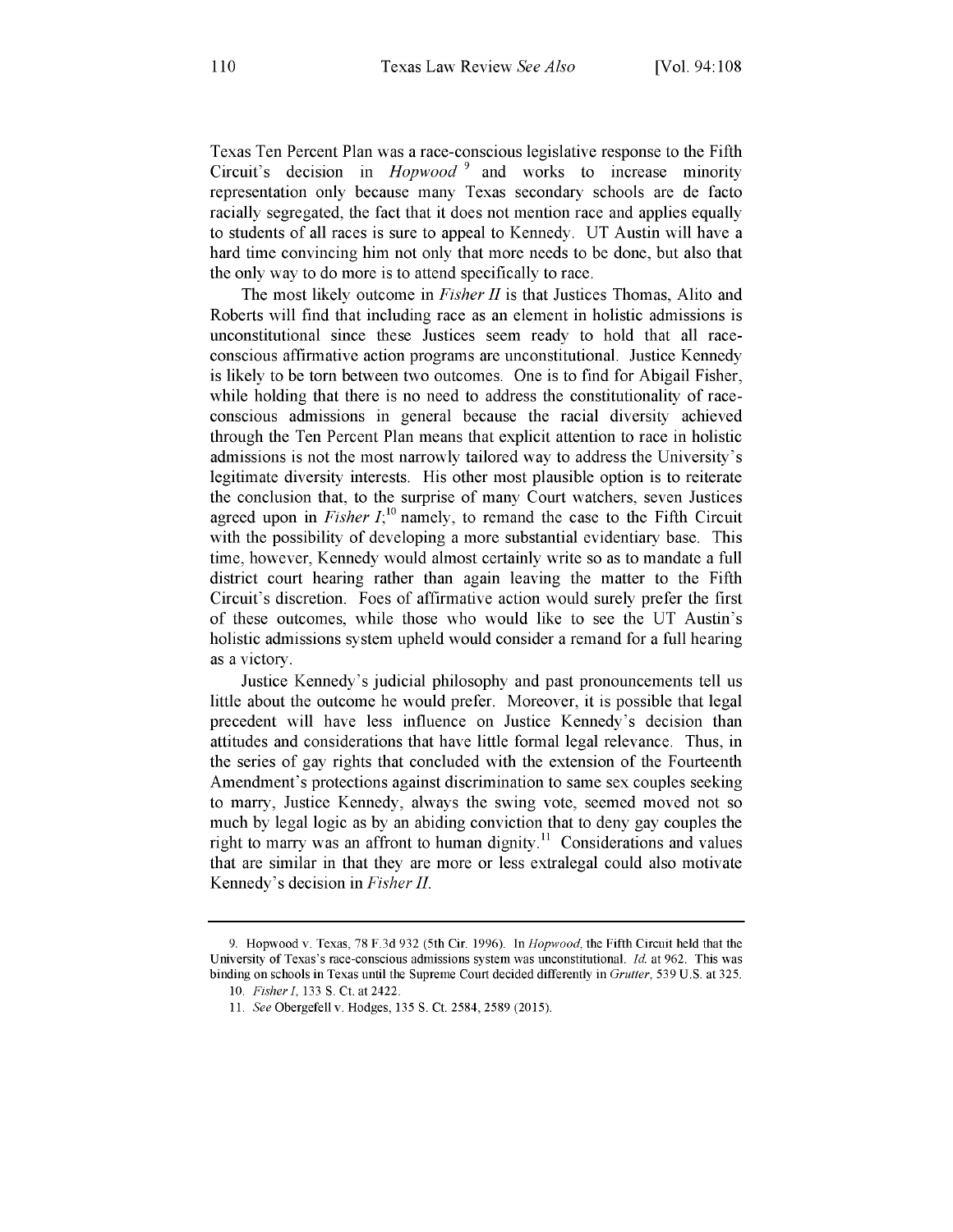#### II. A Slap in the Face

I see four factors of little legal relevance that might nonetheless affect Justice Kennedy's decision. First is anger at the Fifth Circuit's handling of the *Fisher I* remand. Reading *Fisher ,* it appears that Justice Kennedy expected the circuit court to act in one of two ways. It might have found that using the more stringent reading of "strict scrutiny" that Kennedy enunciated in *Fisher I,* UT Austin's use of race-conscious holistic admissions did not pass the Fourteenth Amendment's narrow tailoring requirement. Alternatively Justice Kennedy might have been satisfied had the circuit court remanded *Fisher I* to the district court for a fact-finding trial, much like the trial that created the record in *Grutter.*

The Fifth Circuit did neither. Rather it looked again at the record on which it had previously decided and reaffirmed its prior decision. It is hard to see this disposition as anything other than a slap in the face to the Supreme Court. The Fifth Circuit is in effect saying that the record presented to the Supreme Court in *Fisher I* was not only sufficient to decide Fisher's challenge, but could admit of only one outcome. If the Fifth Circuit was astute enough to see this, why wasn't the Supreme Court?

No one would have felt this slap harder than Kennedy, who wrote for the Court in *Fisher*  $I^{12}$  Moreover, he dropped substantial hints that UT Austin's policies could not pass constitutional muster. In his *Fisher I* opinion, Justice Kennedy cut back significantly on the leeway that *Grutter* appeared to give universities to design affirmative action programs—leeway the Fifth Circuit accorded UT Austin when it originally heard the case.<sup>13</sup> Grutter seemed to say that not only was it for universities to decide whether racial diversity served a valuable educational function, but also that if a university so decided courts should defer to the university's judgment on how best to achieve that diversity.<sup>14</sup> Justice Kennedy endorsed deference on only the first issue.<sup>15</sup> He effectively reversed part of *Grutter* by holding that judicial deference on how best to achieve diversity has no place in equal protection analysis.<sup>16</sup> Strict scrutiny, even if not fatal in fact, must be as strict as it is for the most invidious racial classifications: "It must be remembered that 'the mere recitation of a "benign" or legitimate purpose for a racial classification is entitled to little or no weight.<sup>2</sup>... The higher education dynamic does not change the narrow tailoring analysis of strict scrutiny applicable in other

<sup>12.</sup> *Fisher1,* 133 S. Ct. at 2415.

<sup>13.</sup> Id. at 2420.

<sup>14.</sup> Grutterv. Bollinger, 539 U.S. 306, 328 (2003).

<sup>15.</sup> *Fisher1,* 133 **S.** Ct. at 2419.

<sup>16.</sup> Id. at 2420.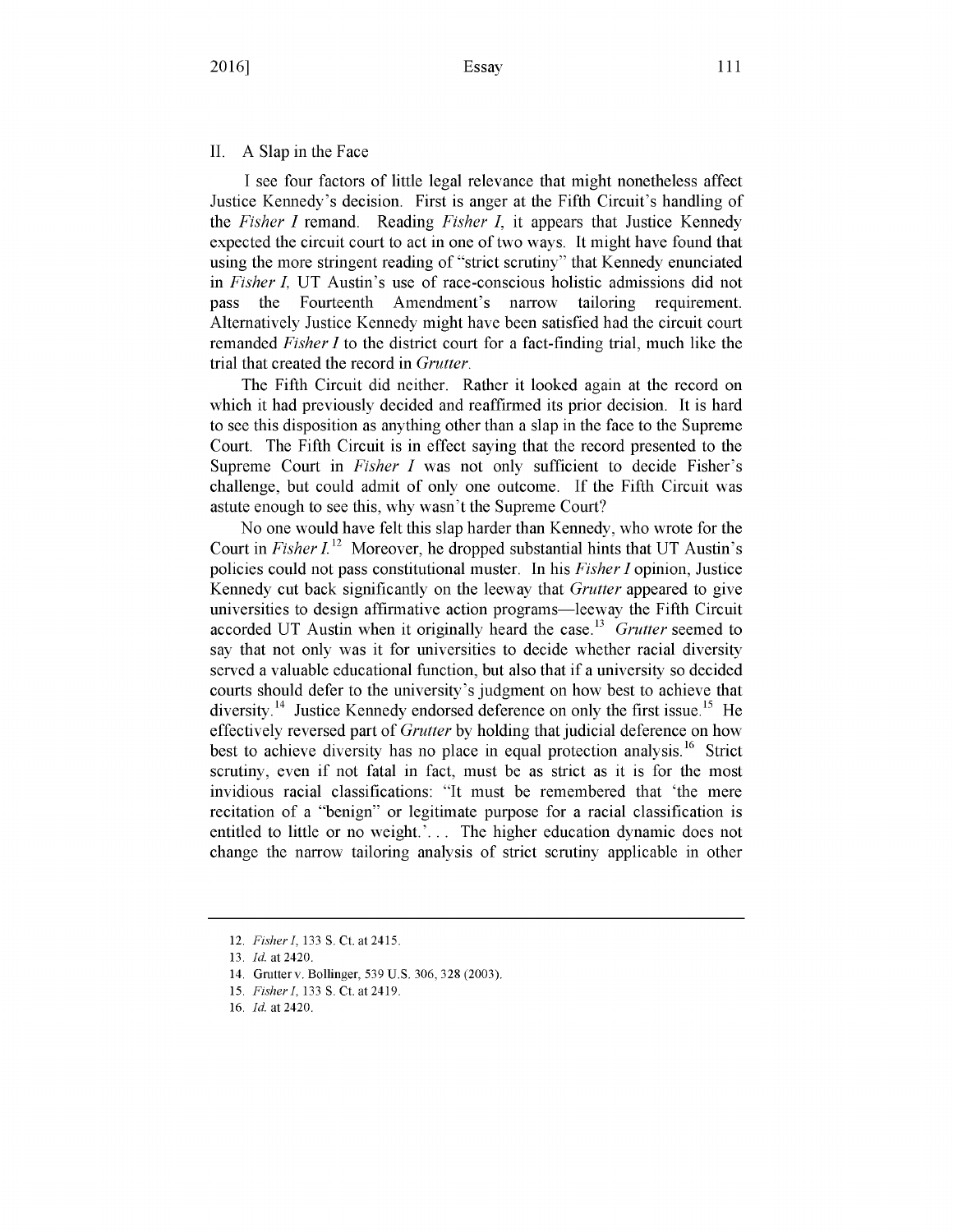contexts."<sup>17</sup>

Kennedy also implied that, as he read the record, it was unlikely that the UT Austin plan could meet the narrow tailoring requirement:

Narrow tailoring  $\ldots$  requires that the reviewing court verify that it is "necessary" for a university to use race to achieve the educational benefits of diversity. This involves a careful judicial inquiry into whether a university could achieve sufficient diversity without using racial classifications. Although "[n]arrow tailoring does not require exhaustion of every *conceivable* race-neutral alternative," strict scrutiny does require a court to examine with care, and not defer to, a university's "serious, good faith consideration of workable raceneutral alternatives."... The reviewing court must ultimately be satisfied that no workable race-neutral alternatives would produce the educational benefits of diversity. If "'a nonracial approach **...** could promote the substantial interest about as well and at tolerable administrative expense,"' then the university may not consider race .... [S]trict scrutiny imposes on the university the ultimate burden of demonstrating, before turning to racial classifications, that available, workable race-neutral alternatives do not suffice.<sup>18</sup>

Just in case his description of the relevant law provided the circuit court with insufficient guidance about how he saw things, Kennedy's description of the facts is a dead giveaway:

The University's revised admissions process, coupled with the operation of the Top Ten Percent Law, resulted in a more racially diverse environment at the University. Before the admissions program at issue in this case, in the last year under the *post-Hopwood* **AI/PAI** system that did not consider race, the entering class was 4.5% African-American and 16.9% Hispanic. This is in contrast with the 1996 *pre-Hopwood* and Top Ten Percent regime, when race was explicitly considered, and the University's entering freshman class was  $4.1\%$  African–American and  $14.5\%$  Hispanic.<sup>19</sup>

If the Texas Ten Percent Plan yielded even greater racial diversity than had been achieved using race-conscious admissions, how could a partial reversion to the prior system, which had achieved less diversity, be considered narrowly tailored? Although answers can be given, a new trial would be needed to provide them. Ingredients of an answer require first recognizing that UT Austin still has never achieved a critical mass of African-American enrollees, and that apparent progress in enrolling Hispanics is far from commensurate with the huge increase in the proportion

<sup>17.</sup> *Id.* at 2421 (citations omitted).

<sup>18.</sup> *Id.* at 2420 (citations omitted).

<sup>19.</sup> *Id.* at 2416.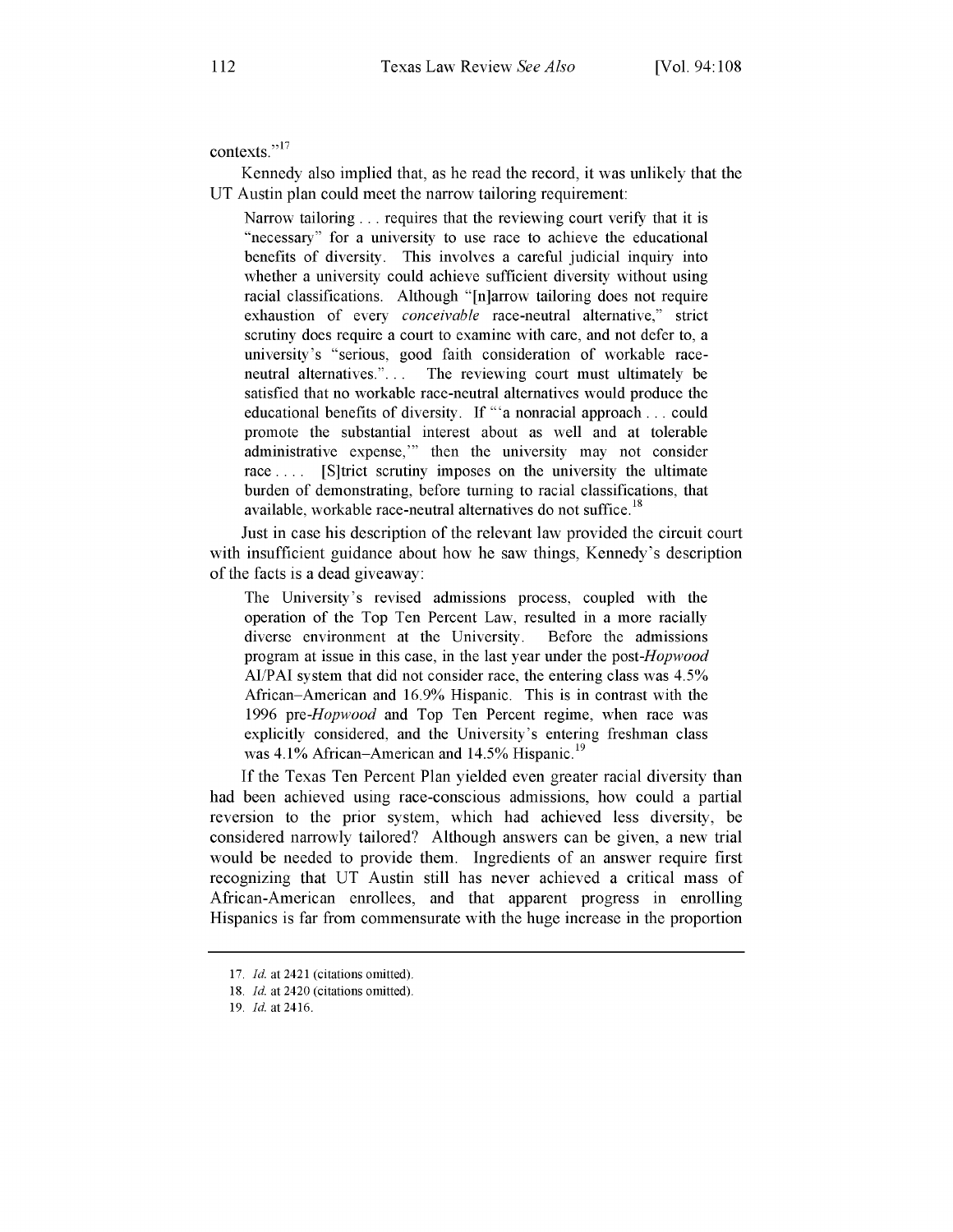113

of Hispanics among Texas high school graduates. When it comes to diversity, the Ten Percent Plan has, at best, allowed Texas to tread water. At a district court hearing, UT Austin might bolster its diversity-within-diversity argument with evidence showing that race-conscious holistic admissions fostered educationally important diversity in ways that went beyond simply increasing minority numbers. It might also have been able to muster demographic information suggesting that, looking ahead, the number of African-American Ten Percent Plan beneficiaries was likely to diminish as Hispanics attended in larger numbers high schools that are now predominantly African-American. It is hard to say what effect such evidence-based arguments might have had on Justice Kennedy, but without a judge's concrete evidence-based findings, these kinds of considerations are likely to have little resonance with him.

I expect Justice Kennedy would have greeted favorably a Fifth Circuit decision for Abigail Fisher and examined unemotionally a decision upholding UT Austin's holistic admissions system that was rooted in detailed trial court findings, but it is hard to believe that he was anything but furious when he saw how cavalierly the circuit court treated his hints and concerns. This would not bode well for the University, except UT Austin wanted the Fifth Circuit to remand for a chance to make a more complete record. Fisher's attorneys were the ones who opposed remand, a point Justice Kennedy confirmed in one of the few questions he posed at the oral argument.<sup>20</sup>

On matters of race, Justice Kennedy's head and gut—and by gut I mean to include implicit prowhite biases<sup>21</sup>—often seem conflicted. The whitefavoring gut usually wins, while the only inroad the head makes is to add a caveat that perhaps the next case will be one in which minority-favoring race consciousness is permissible. The Fifth Circuit's handling of the remand can only strengthen the influence that Kennedy's gut, and the implicit biases that I expect drive it, may have on his *Fisher II* analysis. One can even ask whether anger at the Fifth Circuit's treatment of his earlier opinion could

<sup>20.</sup> Transcript of Oral Argument at 19, *Fisher H,* No. 14-981 (argued Dec. 9, 2015).

<sup>21.</sup> Considerable research suggests that most white Americans and some black Americans hold prowhite (or antiblack) biases, and that these biases can influence decisions people make. For example, studies indicate that implicit biases are associated with differences in how physicians treat white and black patients, with the former receiving better treatment and superior pain management. *See, e.g.,* Janice A. Sabin & Anthony G. Greenwald, *The Influence of Implicit Bias on Treatment Recommendations for 4 Common Pediatric Conditions: Pain, Urinary Tract Infection, Attention Deficit Hyperactivity Disorder, and Asthma,* 102 AM. J. PUB. HEALTH 988, 989 (2012); David R. Williams & Ronald Wyatt, *Racial Bias in Health Care and Health: Challenges and Opportunities, 314 JAMA 555, 555 (2015).* To be clear, I mean neither to say nor imply that Justice Kennedy is a racist, but am rather suggesting that he almost certainly holds biases that he himself might not recognize, but which are more likely than not to characterize men of his generation and which may influence his discretionary judgments.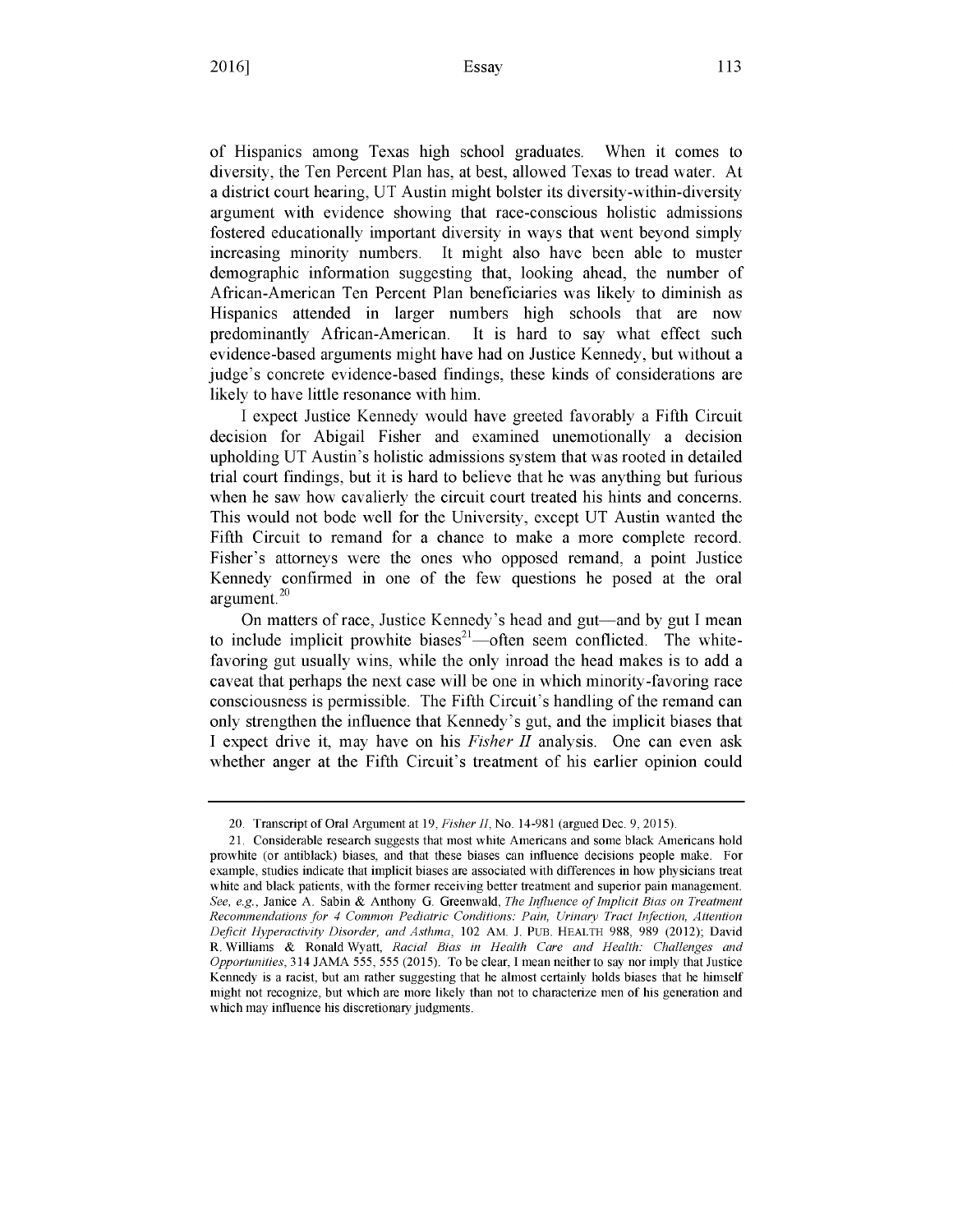lead Kennedy to decide against UT Austin not just on narrow tailoring grounds, but with a determination to resolve the conflict between gut and head by deciding, once and for all, that race-conscious university admissions is necessarily unconstitutional. Alternatively, remand may become the more attractive option, for Justice Kennedy may see in Fisher's Fifth Circuit argument against remanding a fear that the University could provide evidence sufficient to justify the attention given race in holistic admissions.

#### III. Black Lives Matter

Also irrelevant but also possibly affecting Justice Kennedy's views is the way the country was roiled by the police shooting of an unarmed black man in Ferguson, Missouri, and by similar shootings in other parts of the country.<sup>22</sup> Although these events receive less news coverage now that the races for the presidential nominations have heated up, they dominated the news when *Fisher II* was argued and the vote following oral argument taken. By themselves these shootings might have moved Justice Kennedy to look with greater sympathy on efforts to boost the life chances of black people by placing a small thumb on the scale of college admissions, for if the gay rights cases tell us anything, it is that Kennedy values human dignity and can empathize with those whose social identities lead to the denial of rights and an inability to reach their full potential. It is hard to imagine a greater affront to full personhood than to have a heightened risk of being killed by a police officer because of the color of one's skin.

But the police shootings weren't the only racially charged issues in the news about the time *Fisher II* was argued. There was the rise of the Black Lives Matter (BLM) movement and widespread protests, some of which turned riotous.<sup>23</sup> Perhaps most tellingly, if we are speculating about potential influences on Justice Kennedy, there was a widely reported incident in which a student photographer asserting a First Amendment right to report was first deflected from entering a public space occupied by BLM protesters and later threatened with physical removal from the area. $24$  Whatever gut-level sympathies for African Americans the police killings of unarmed blacks may have engendered in Kennedy, they could have been more than neutralized by videos of rioters engaged in property destruction and by what the media

<sup>22.</sup> Larry Buchanan et al., *What Happened in Ferguson?,* N.Y. TIMES (Aug. 10, 2015), http://www.nytimes.com/interactive/2014/08/1 3/us/ferguson-missouri-town-under-siege-afterpolice-shooting.html [https://perma.cc/ZP3V-N6YD].

<sup>23.</sup> *See, e.g.,* Christina Capecchi, *'Black Lives AMfatter' Protesters Gather; Aall Is Shut in Response,* N.Y. TIMES (Dec. 23, 2015), http://www.nytimes.com/2015/12/24/us/black-lives-matterprotesters-gather-mall-of-america-is-shut.html [https://penna.cc/Y S3B-5WVZ].

<sup>24.</sup> Austin Huguelet & Daniel Victor, *I Need Some Muscle': Afissouri Activists Block* Journalists, N.Y TIMES (Nov. 9, 2015), http://www.nytimes.com/2015/11/10/us/universitymissouri-protesters-block-journalists-press-freedom.htm [https://penna.cc/9FBQ-EASM].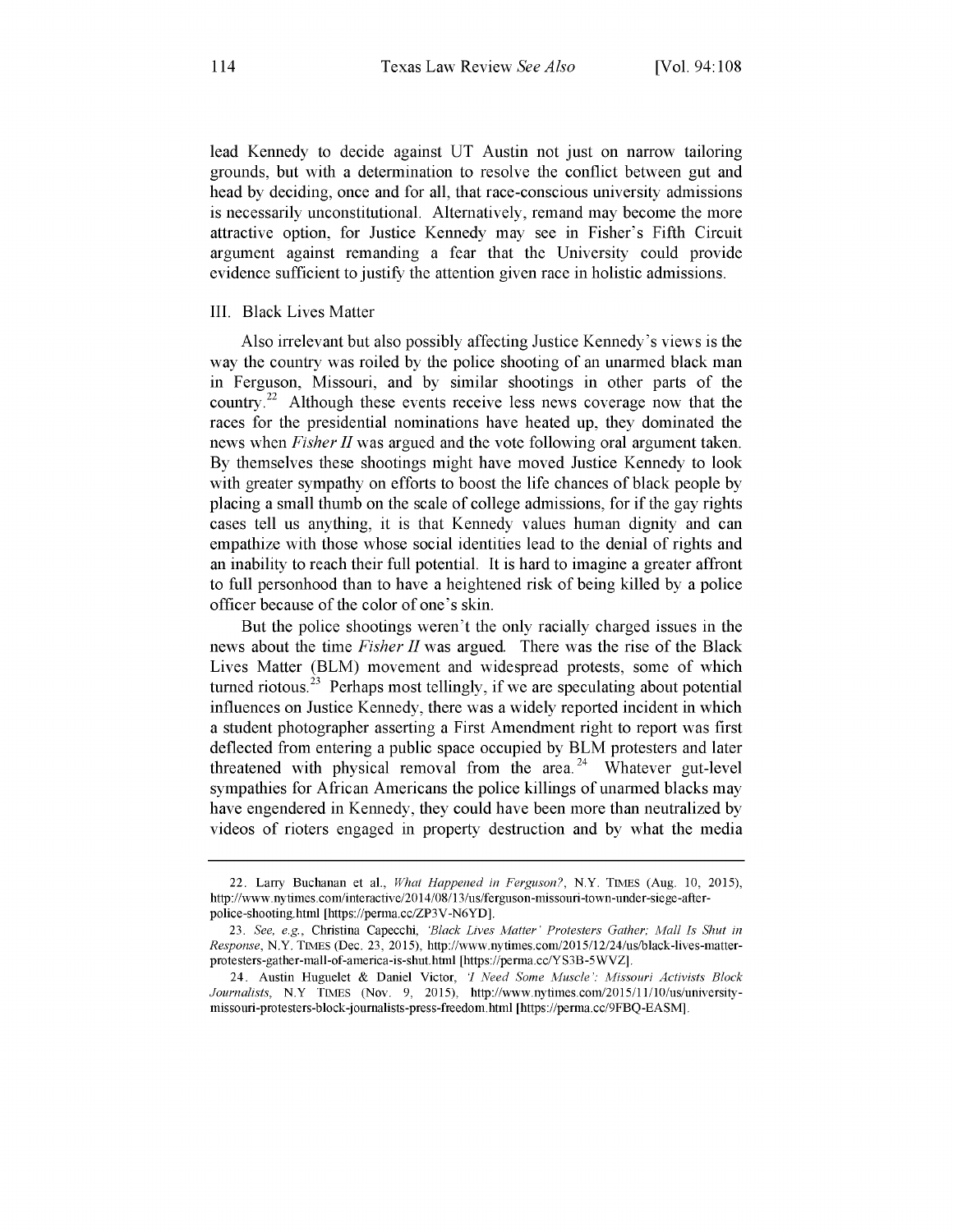portrayed as the First Amendment threatening actions of BLM student protesters, some of whom were perhaps beneficiaries of affirmative action. (Never mind that it was a white professor who caught the most flack by calling for "muscle" when she could not persuade the photographer to respect the protesters' enclave.<sup>25</sup>) If the protests persuade Justice Kennedy that minority college students are prone to suppressing speech, he is likely to think less kindly about programs that bring minority students to campuses.

#### IV. Mismatch

Kennedy's decision could also be influenced by legally irrelevant claims that affirmative action harms minorities through "academic mismatch" or science mismatch." These arguments were presented to the Court in briefs offered by Richard Sander<sup>26</sup> and by Gail Heriot and Peter Kirsanow,<sup>27</sup> and they were referenced by Justice Scalia in oral argument.<sup>28</sup> Mismatch theory suggests that affirmative action places beneficiaries of affirmative action in classrooms where instruction is pitched to a level that they have trouble following, meaning that these students learn less than they would have learned at less selective institutions and do worse on the job market after graduation.<sup>29</sup> So-called science mismatch, which has become a fallback position for affirmative action's critics since general mismatch claims have been thoroughly debunked, posits that the more a science-interested minority student has benefitted from affirmative action the less likely that student is to graduate with a degree in a science.<sup>30</sup> Neither kind of mismatch, if it exists, has obvious constitutional significance, but if Justice Kennedy thinks affirmative action is likely to hurt its intended beneficiaries it could affect his vote. It would allow him to see a decision invalidating affirmative action as one that bravely advances the interests of minority students rather than retards them. Most likely he would miss the resonance that "whites know best" arguments like this have with some of the paternalistic justifications for slavery and the racial segregation that followed.

If Justice Kennedy's decision were influenced by a belief that minorities suffered due to academic mismatch, it would reflect inexcusable ignorance or

<sup>25.</sup> *Id.*

<sup>26.</sup> Brief Amicus Curiae for Richard Sander in Support of Neither Party, *Fisher II,* No. 14-981 (argued Dec. 9, 2015), http://www.scotusblog.com/wp-content/uploads/2015/09/Sander-brief-for-Fisher-v-Univesrity-of-Texas-corrected.pdf [https://penna.cc/6B2P-93DU].

<sup>27.</sup> Brief Amicus Curiae of Gail Heriot and Peter N. Kirsanow, Members of the United States Commission on Civil Rights in Support of Petitioner, *Fisher II,* No. 14-981 (argued Dec. 9, 2015) [hereinafter Brief Amicus Curiae of Heriot & Kirsanow], http://www.scotusblog.comlwpcontent/uploads/2015/09/14-981-tsac-Gail-Heriot-et-al.pdf [https://penna.cc/L648-DC2P].

<sup>28.</sup> Transcript of Oral Argument, *Fisher II*, *supra* note 20, at 67–68.

<sup>29.</sup> Brief Amicus Curiae of Heriot & Kirsanow, *supra* note 27, at 22–25.

<sup>30.</sup> *Id.* at 25.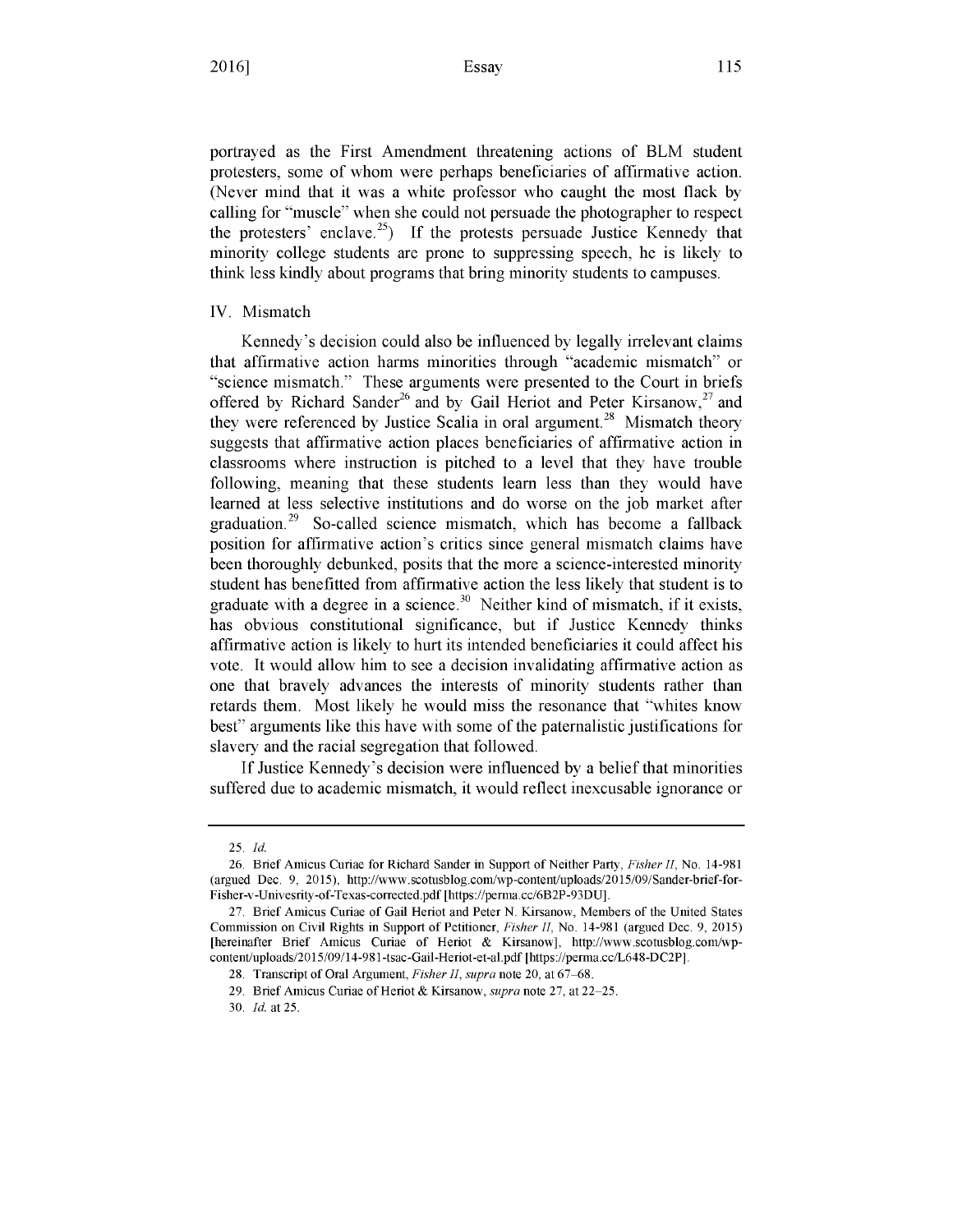an inability to understand relevant social science. I say *inexcusable* ignorance because the Court had before it amicus briefs that review the social science evidence and show that the empirical research relied on to support mismatch claims is fundamentally flawed. The briefs reveal that the overwhelming number of studies either find no evidence of mismatch or find that affirmative action students do better in graduation rates and later in life than they would have done had they attended less selective schools (reverse mismatch effects).<sup>31</sup> The analytic weaknesses of key studies that purport to find evidence consistent with mismatch theory are documented in a brief submitted by eleven leading empirical scientists. They advise the Court that these studies are so methodologically deficient that their results should be dismissed out of hand.<sup>32</sup> The critique is more than credible. Few of the brief's signers were previously involved in empirical or legal debates regarding affirmative action, and two signers are members of the National Academy of Sciences. $33$  These latter two, along with several others, are widely recognized as among the nation's top social science methodologists. $34$ Other briefs review the literature that compares minorities who benefited from affirmative action with similarly skilled minorities who attended less selective schools. These studies, most of which focus on undergraduates, find little evidence that minorities are harmed by affirmative action, and some evidence that they benefit significantly from the competitive environments that affirmative action opened up for them. The most extensive review offered the Court is in an amicus brief I wrote.<sup>35</sup>

The science mismatch claim has, as an empirical matter, a bit more going for it than the academic mismatch claim, but not much. Moreover, the paternalism of arguments built on science mismatch means they have little role to play in affirmative action debates. There are a handful of studies looking at the degrees received by minorities who in their college

<sup>31.</sup> For a general review, see SIGAL ALON, RACE, CLASS, AND AFFIRMATIVE ACTION 222 fig.10.3 (2015). An example of the kinds of results commonly encountered is Alon's finding that the beneficiaries of race-conscious admissions at elite universities had higher graduation rates compared to the simulated "matched" SES-disadvantaged students who had similar credentials but enrolled at somewhat less selective institutions. The gap favoring underrepresented minorities was eight points (73% versus 65% graduation rates) at the school where they first enrolled, and five points (77% versus 72%) in terms of graduating anywhere with a degree.

<sup>32.</sup> Brief of Empirical Scholars as Amici Curiae in Support of Respondents at 12 16, *Fisher II,* No. 14-981 (argued Dec. 9, 2015) [hereinafter Brief of Empirical Scholars], http://www.scotusblog.com/wp-content/uploads/2015/11/LCCR-and-Mintz-Fisher-Amicus-

Empirical-Scholars.pdf [https://perma.cc/B4Q9-FEFD].

<sup>33.</sup> *Id.* at 1-7.

<sup>34.</sup> *Id.* at 2-3.

<sup>35.</sup> Brief Amicus Curiae for Richard Lempert in Support of Respondents, *Fisher H,* No. 14-981 (argued Dec. 9, 2015), http://www.scotusblog.com/wp-content/uploads/2015/11/Lempert-Amicusin-Fisher-v.-U.-Texas-No.-14-981-Filed-Copy.pdf [https://perma.cc/3QYM-JXXN].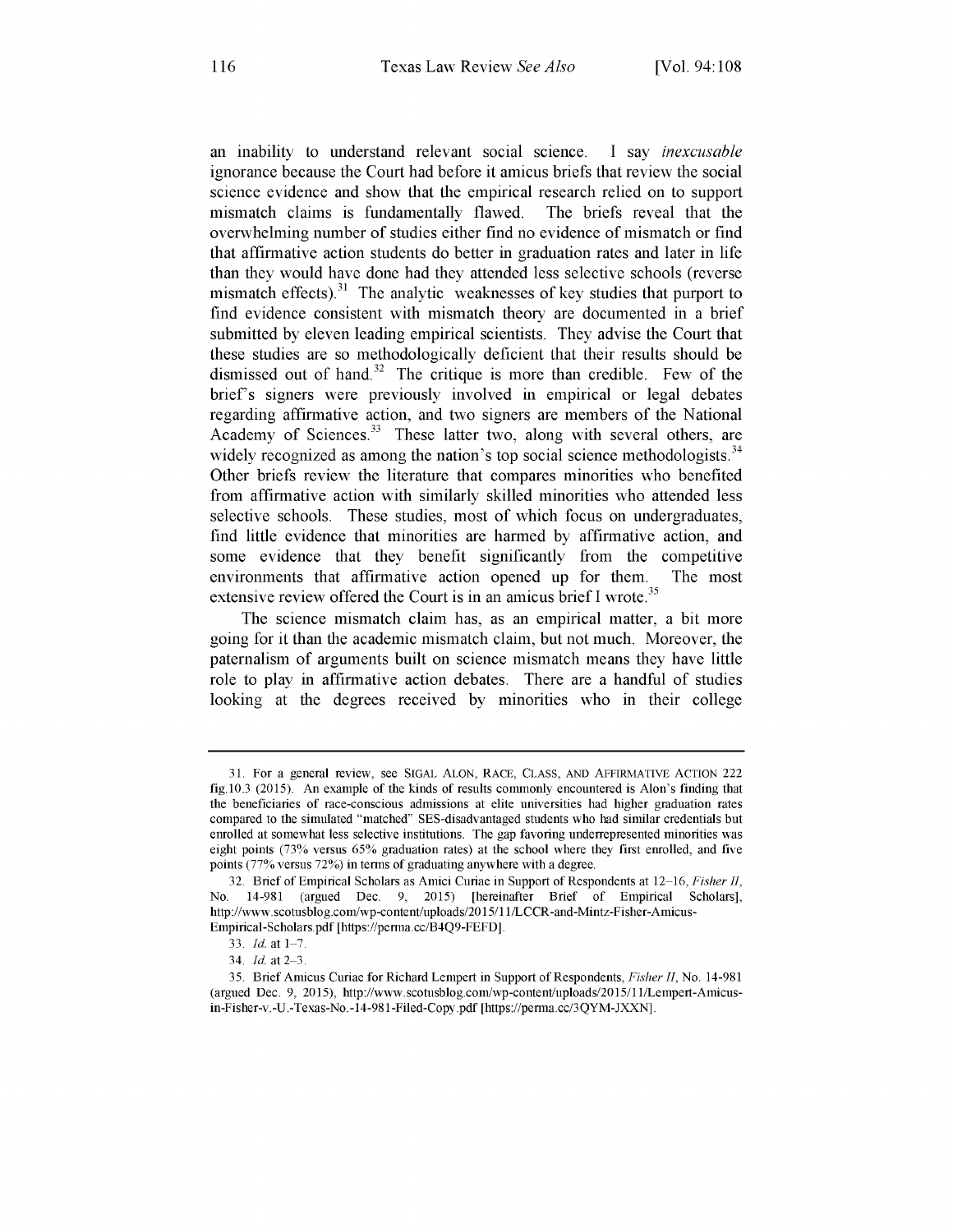applications or upon entering college express an interest in a science major.<sup>36</sup> The studies suggest that these students are less likely to persist to a science degree than they would have been had they attended less competitive institutions.<sup>37</sup> Moreover, there is a plausible mechanism that can explain these results. Many students, and in some schools the majority of students, who enter college intending to major in a so-called hard science or engineering end up majoring in the humanities, professional programs, or a social science.<sup>38</sup> It appears that one reason why students switch to nonscience majors is because their science course grades are low, either absolutely or relative to what they earn in other courses.<sup>39</sup> Beneficiaries of affirmative action have, by definition, academic credentials which predict they will do worse gradewise, at least in their freshman year, than students who receive no affirmative action boost. Admissions credentials are far from perfect predictors, but they do explain some grade variance. Hence students admitted to selective schools with a boost from affirmative action are likely to have lower grades in basic science courses than they would have had if they had attended less selective institutions. To the extent that low science grades motivate switches from science to other majors, students who might have completed science majors at less selective schools may earn degrees in other majors at more competitive institutions.

This argument and its empirical support is, however, not nearly as powerful as its proponents claim. Bowen and Bok, who looked at twentyeight selective schools, found that affirmative action minorities were about as likely to end up majoring in a science as their white peers.<sup>40</sup> Differences emerge only when one looks at desistence differences, a statistic that reflects not just science degree completion but also the greater tendency of minorities, relative to whites, to express an initial interest in science.<sup>41</sup> Desistance rate differences may in large measure reflect not academic difficulties, but greater initial ignorance about what science majors entail. Moreover, not only do about half of all students, including whites, who begin college expecting to major in a science end up majoring in another subject, but women are more likely to abandon intended science majors than men.<sup>42</sup> Indeed, male-female desistance differences are in some data sets almost as

<sup>36.</sup> *See, e.g.,* Frederick L. Smyth & John J. McArdle, *Ethnic and Gender Differences in Science Graduation at Selective Colleges with Implications for Admission Policy and College Choice,* 45 RES. HIGHER EDUC. 353, 353-54 (2004).

<sup>37.</sup> *Id.* at 373.

<sup>38.</sup> *Id.* at 373-76.

<sup>39.</sup> Brief of Empirical Scholars, *supra* note 32, at 11.

<sup>40.</sup> WILLIAM **G.** BOWEN **&** DEREK CURTIS BOK, THE **SHAPE** OF THE RIVER: LONG-TERM CONSEQUENCES **OF** CONSIDERING RACE **IN** COLLEGE AND UNIVERSITY ADMISSIONS 382 (1998).

<sup>41.</sup> *See* Smyth & McArdle, *supra* note 36, at 376.

<sup>42.</sup> *Id.* at 354.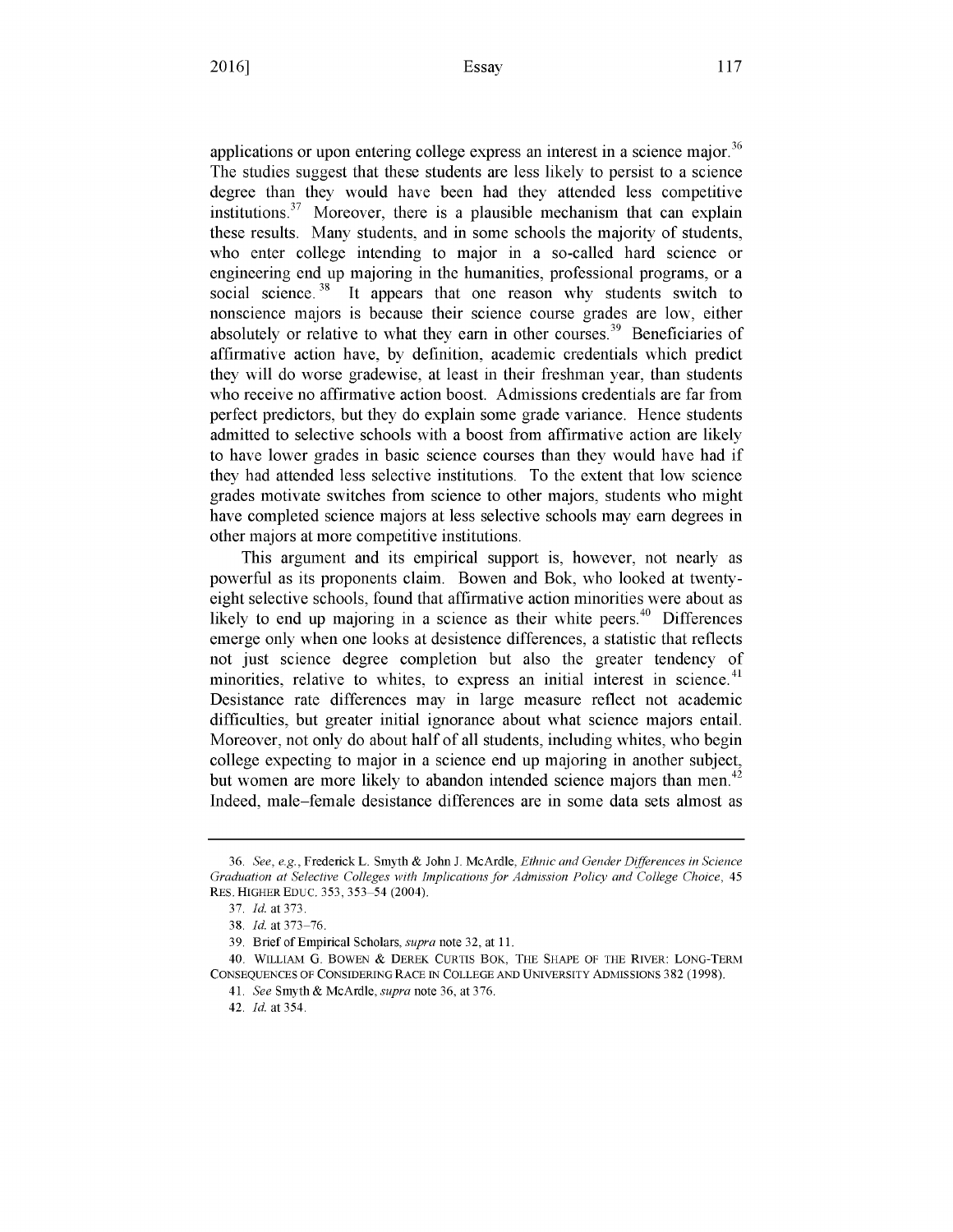large as differences between affirmative action minorities and white students.<sup>43</sup> Affirmative action cannot explain the gender differences, and few would insist that women who want to major in science should attend less selective schools than the most selective schools that will admit them or that they will be better off if they do so.

This latter point is crucial. Affirmative action minorities who abandon intended science majors still graduate with degrees from selective institutions. The science mismatch argument against affirmative action is thus paternalistic in the extreme. It suggests that it is the law's business to ensure that students who could have graduated from elite schools, like U.C. Berkeley, with degrees in English or psychology instead graduate from barely selective schools, like U.C. Riverside, with degrees in biology or mathematics. In short, if Justice Kennedy is influenced by oft-debunked mismatch theory or by the limited and often ambiguous evidence supporting science mismatch, it will most likely be because he is unacquainted with the critical literature and too readily accepts claims made mainly by people who have the not-so-secret agenda of limiting or invalidating race-conscious admissions. His vote, however, will still be dispositive regardless of whether mistaken views about mismatch theory motivate it.

#### V. Scalia's Death

The final irrelevancy that may influence Justice Kennedy is the death of Justice Scalia. How this will cut is difficult to say. Perhaps Justice Kennedy will think it unwise to address the constitutionality of the Texas holistic admissions system, much less the constitutionality of affirmative action, in an opinion unlikely to secure more than four votes. If so, one possibility is to again remand the case to the Fifth Circuit, instructing it that a trial is needed to develop an adequate record. Or the issue could be avoided entirely. Abigail Fisher's standing to bring suit has always been tenuous, since it appears that she would not have been admitted to UT Austin even if no minority applicants had enjoyed preferences. The Court has never thoroughly addressed the standing issue, and if he wished, Justice Kennedy could decide that the Court should rethink its determination of standing and, no doubt, find three other Justices who would agree to dismiss for want of standing. Taking this path would, however, indicate that he erred in his *Fisher I* opinion by not disposing of the case then for want of standing.

Alternatively, Justice Kennedy might realize that once a successor to Scalia is appointed, he may no longer be the swing vote on affirmative action, and he may want to leave his imprimatur on affirmative action while he controls the language in the opinion. This could make a decision

<sup>43.</sup> *Id.* at 357.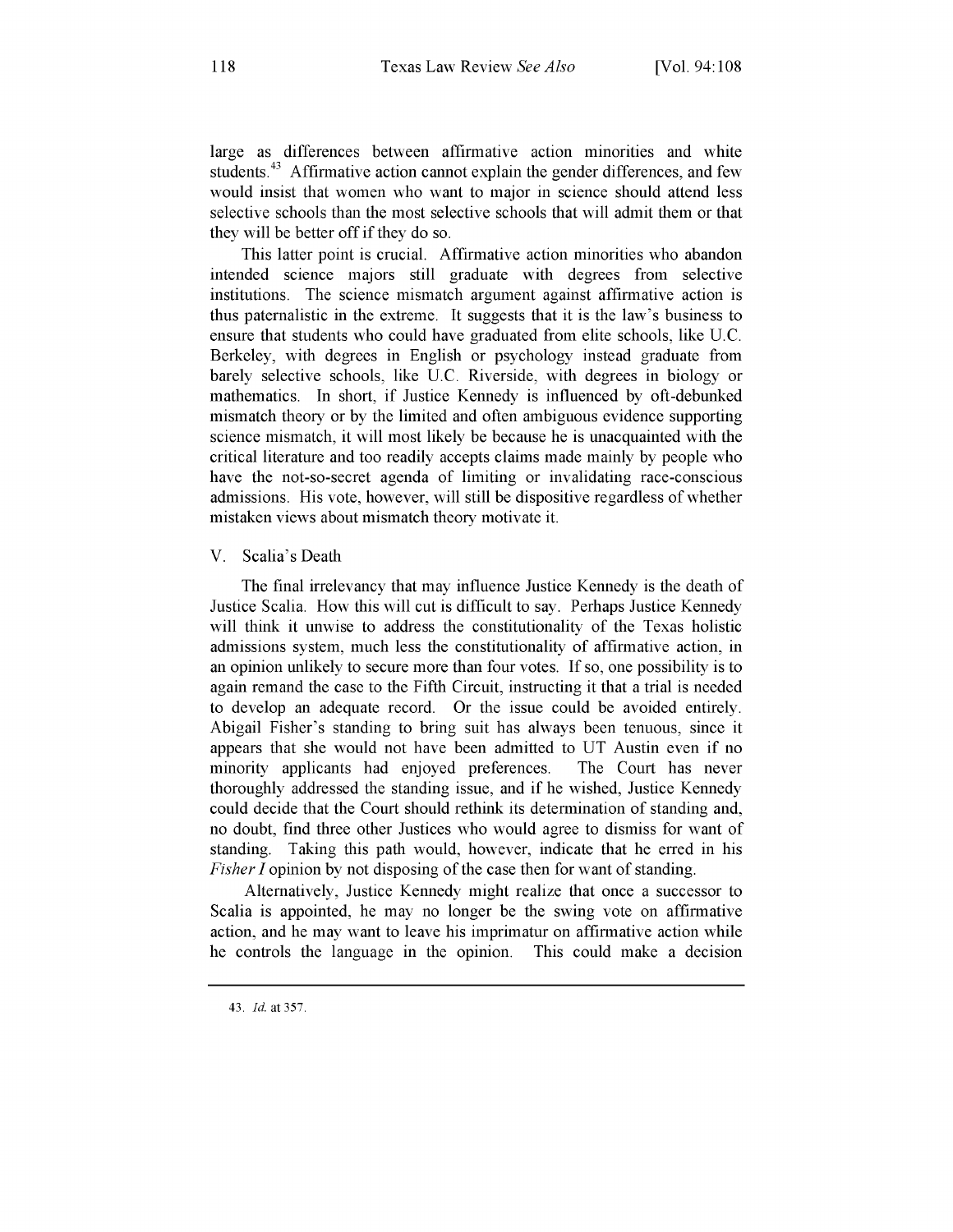$\mathbf{1}$ 

invalidating affirmative action more likely, but it could also lead to an opinion more specifically defining strict scrutiny in the context of college admisions and clarifying situations in which race-conscious government decisions can pass constitutional muster and when they can't.

#### VI. *Mea Culpa* and a Few Words from the Justice

If the reader by this point sees my discussion as highly speculative, the reader is right. I offer it only as speculation, as possibilities to be pondered rather than tight analysis. My intent has been to explore legally extraneous and largely irrelevant considerations that could affect how Justice Kennedy decides in *Fisher II.* I have my own ideas of what might motivate Justice Kennedy, but my ideas may tell the reader more about me than about the Justice. So let me close with Justice Kennedy speaking for himself and four other Justices just last term in a case holding that the federal Fair Housing Act allowed disparate impact liability:

While the automatic or pervasive injection of race into public and private transactions covered by the FHA has special dangers, it is also true that race may be considered in certain circumstances and in a proper fashion. ... [This court] does not impugn housing authorities' race-neutral efforts to encourage revitalization of communities that have long suffered the harsh consequences of segregated housing patterns. When setting their larger goals, local housing authorities may choose to foster diversity and combat racial isolation with raceneutral tools, and mere awareness of race in attempting to solve the problems facing inner cities does not doom that endeavor at the outset.

... In striving to achieve our "historic commitment to creating an integrated society," we must remain wary of policies that reduce homeowners to nothing more than their race. But since the passage of the Fair Housing Act in 1968 and against the backdrop of disparateimpact liability in nearly every jurisdiction, many cities have become more diverse. The FHA must play an important part in avoiding the Kerner Commission's grim prophecy that "[o]ur Nation is moving toward two societies, one black, one white—separate and unequal." The Court acknowledges the Fair Housing Act's continuing role in moving the Nation toward a more integrated society.<sup>44</sup>

This language suggests that Justice Kennedy may need no irrelevant incentives to invalidate race-conscious admissions.Although allowing Housing Authorities to use race-conscious procedures to combat housing

<sup>44.</sup> Tex. Dep't of Hous. & Cmty. Affairs v. Inclusive Cmtys. Project, Inc., 135 S. Ct. 2507, 2525 26 (2015) (citations omitted).